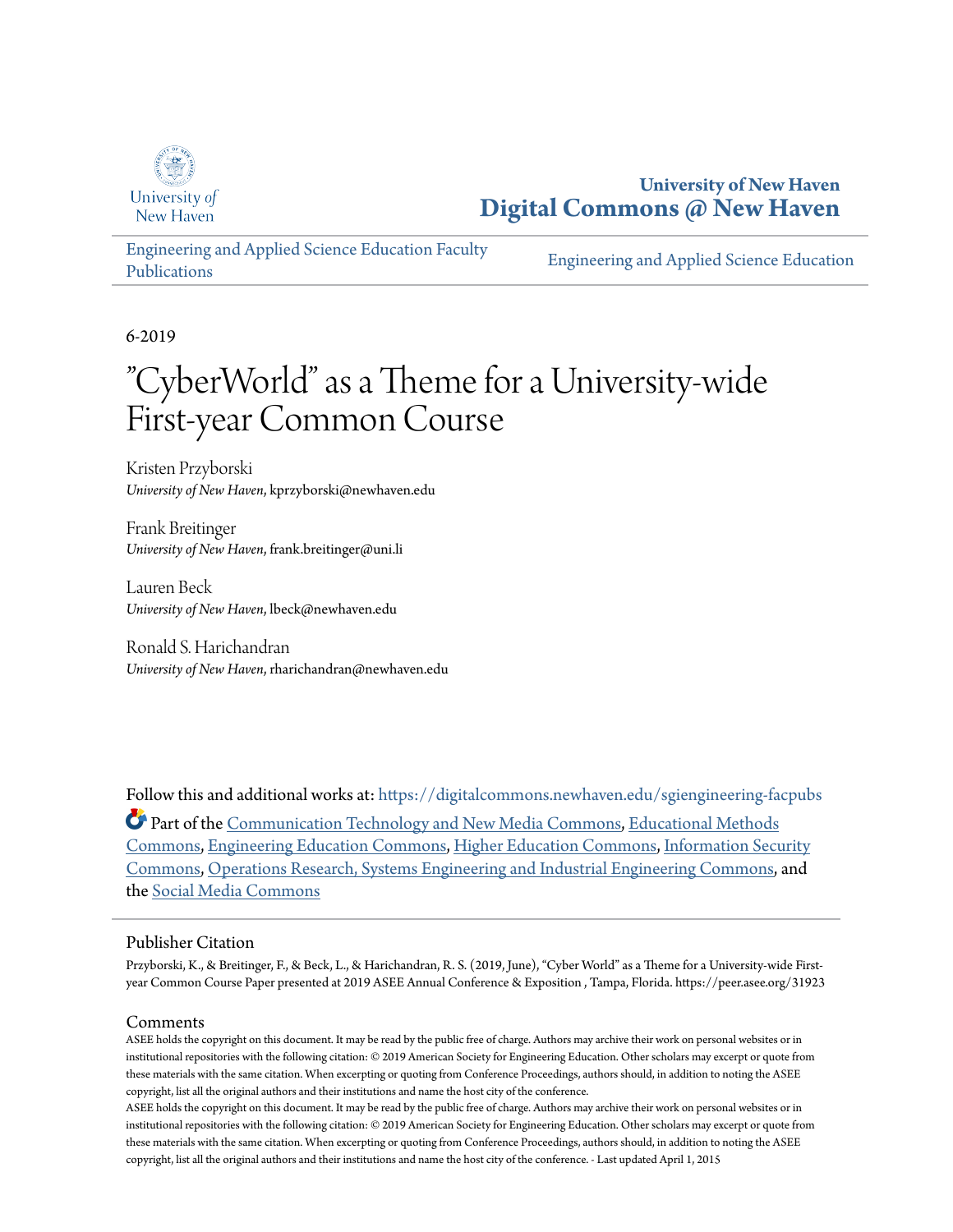

## "Cyber World" as a Theme for a University-wide First-year Common Course

#### Dr. Kristen Przyborski, University of New Haven

Kristen Przyborski is the Common Course Director and a Lecturer in the Department of Biology and Environmental Science at the University of New Haven. Her PhD is in Biological Oceanography from the University of South Florida. The focus of her doctoral studies was the ecology of natural toxins. The pedagogy of science, critical thinking, and scientific literacy are her primary research interests today.

#### Dr. Frank Breitinger, University of New Haven

Dr. Frank Breitinger received the B.S. degree in computer science from the University of Applied Sciences in Mannheim (2009, Germany), his M.S. degree in computer science from the University of Applied Sciences Darmstadt (2011, Germany) and his Ph.D. degree in computer science from the Technical University Darmstadt (2014). He was self-employed for 5 years, a visiting researcher at the National Institute of Standards and Technology to lead NIST SP 800-168 on Approximate Matching, and interned as a software developer for the University of Maryland and the sobedi GmbH (Mannheim, Germany). Since 2014 he is an Assistant Professor of computer science at the Tagliatela College of Engineering at the University of New Haven, CT (ECECS department) with a research focus on cybersecurity and digital forensics. He has published numerous peer-reviewed articles, chaired an international conference in cybersecurity in Manhattan and serves as a reviewer on several program committees. Additional information about him and his work is on his website: https://www.FBreitinger.de.

#### Dr. Lauren Beck, University of New Haven

Lauren Beck holds positions at the University of New Haven as Lecturer in the English Department and as Assistant Director of the Common Course (a required first-year course in critical thinking). She earned a Ph.D. in Interdisciplinary Theatre and Drama from Northwestern University. Her primary research interests lie in the intersection of the fields of Theatre and Sound Studies in mobile audio works that she calls "ototheatre." More recently, Lauren has begun to study the impact of theatre studies on pedagogical practice in non-theatre courses.

#### Dr. Ronald S. Harichandran, University of New Haven

Ron Harichandran is Dean of the Tagliatela College of Engineering and is co-PI of the grant entitled Development of the 'CyberWorld' Common Course at the University of New Haven that facilitated the work reported in this paper.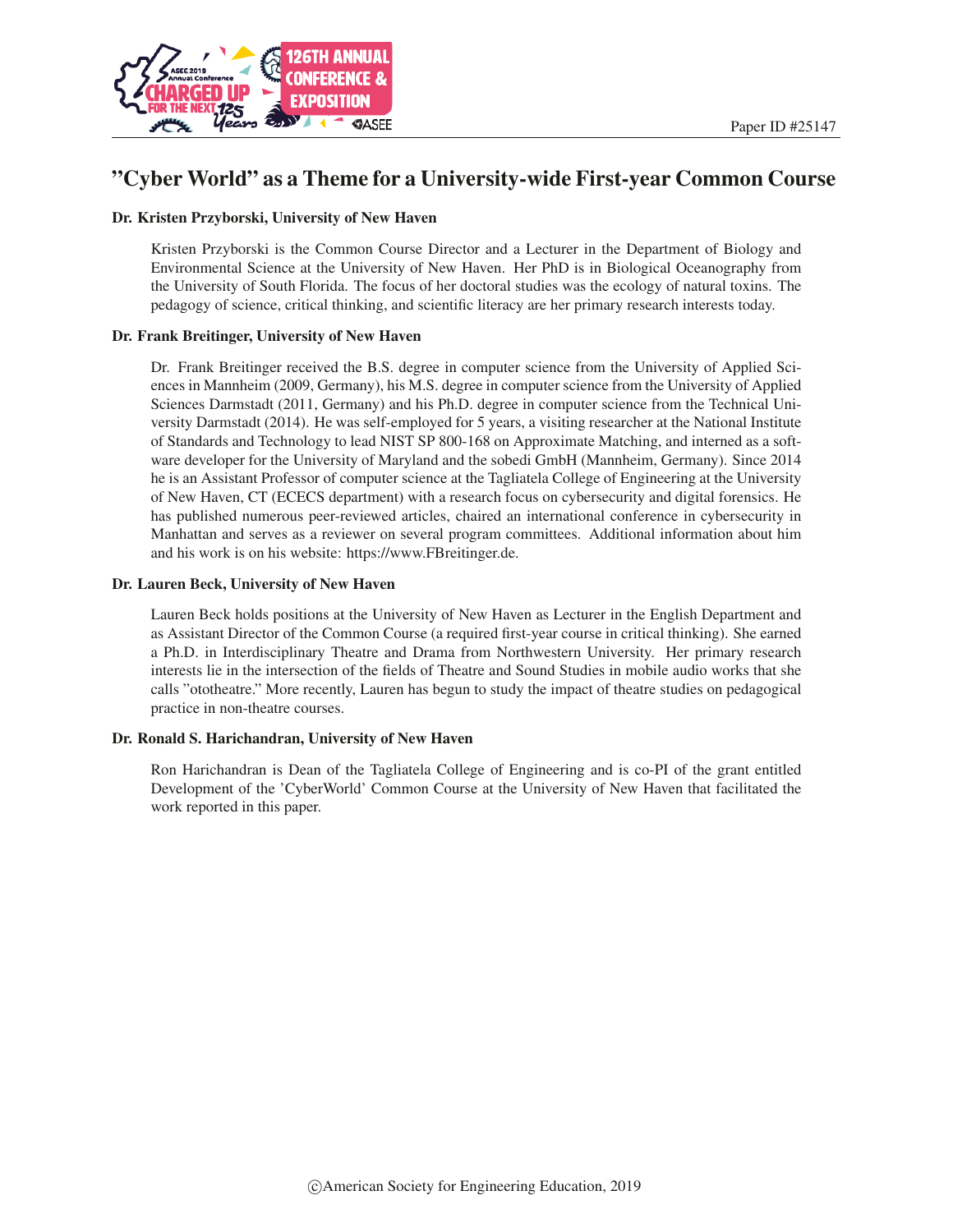## 'Cyber World' – A Cybersecurity Theme for a University-Wide First-Year Common Course

#### Abstract

While living in a cyber-connected society provides students with unprecedented connectivity and convenience, it also has the potential to expose them to a variety of threats and manipulations. Internet security on college campuses has become a primary concern of those tasked with protecting campus networks. We developed a "Cyber World" version of our team-taught first-year experience course at the University of New Haven with the intent of introducing students to important cybersecurity concepts. In comparison with other topics taught during the same semester, students reported a greater level of knowledge in topics of identity theft, safe practices for online transactions, fake news, and information oversharing. A pilot online module related to lectures and class activities was well received and supports the increased use of online modules in future semesters. Students' self-selected project topics indicate that in future semesters the topics explored in lecture should be expanded beyond cybersecurity issues to include social media topics, particularly cyberbullying body image issues.

### Introduction

Cybersecurity is a growing concern for both the private sector and governments. It has enormous implications for government security, economic prosperity and public safety. The number of data breaches in the education sector doubled during 2017, with only the financial and healthcare sectors having more breaches [\[3\]](#page-12-0). The cost of a data breach in U.S. education is higher than the cost in other sectors and countries [\[18\]](#page-13-0). Domains with ".edu" addresses are a high risk for data breaches due to their value on the Dark Web [\[5\]](#page-13-1). It is not surprising then that IT professionals rated information security as the top concern for three years in a row [\[7\]](#page-13-2). Additionally, it is also a concern for parents who are worried about their children losing their identity [\[19\]](#page-13-3).

On the other hand, students spend a lot of time online; 95% of teens aged 13-17 have smartphones, and 45% of teens report being online almost constantly [\[1\]](#page-12-1). The vast majority of Americans in the 18-24 year age range report using social media, particularly Youtube (91%), Facebook (80%), Instagram (71%), and Snapchat (78%) [\[1\]](#page-12-1). However, according to an online poll conducted by the Pew Research Center [\[17\]](#page-13-4), people 18-29 years old on average only answered 6 out of 10 cybersecurity relates questions correctly. This age group has performed particularly poorly on subjects related to encryption, such as whether Wi-Fi traffic is encrypted by default.

Despite the amount of time spent online by this demographic and the potential impact of data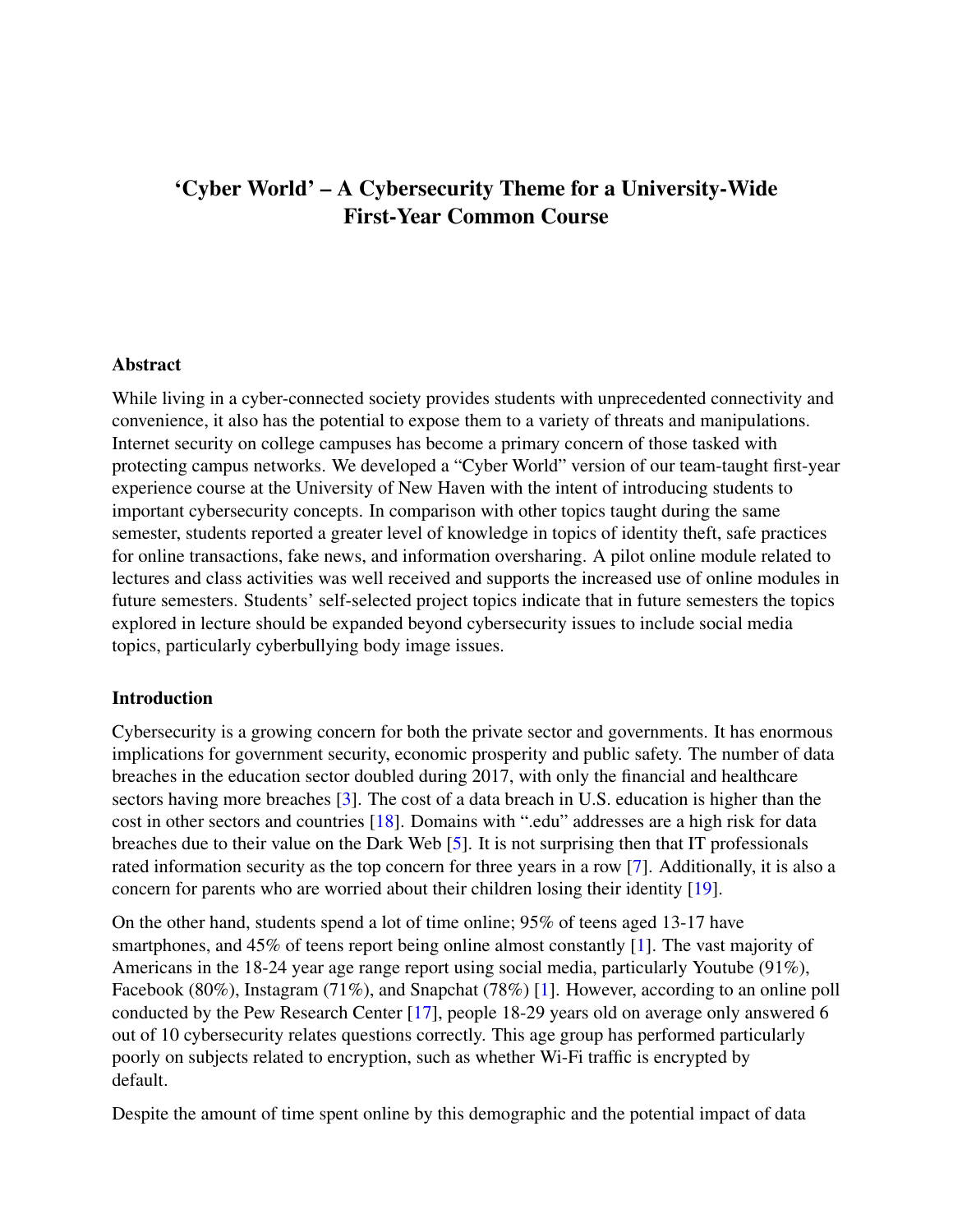breaches in higher education, the efforts of information technology staff on college campuses to alert students of data breaches is largely unsuccessful. Few students are aware of communications involving these efforts. Furthermore, there is an apparent disconnect between the amount of training that students state they receive on cybersecurity issues versus the amount of training IT staff believe the students are receiving [\[14\]](#page-13-5).

As a consequence, we decided to 'create'<sup>[1](#page-3-0)</sup> a course named *Cyber World* at the University of New Haven. The course focused on different aspects of cyber-related issues such as protecting against identity theft, safe practices for online transactions, fake news, and information oversharing. The course was taught to about 160 first-year undergraduates and allowed interdisciplinary collaboration between faculty.

Our paper has three significant contributions: (1) We present the eight topics related to living in a Cyber World that we chose for this course, including our rationale for why they are appropriate and relevant (see section [Lecture Overview\)](#page-6-0); (2) We summarize how we integrated the Cyber World topics into the structure of the Common Course; and (3) We summarize some initial results on how students as well as faculty perceived their experience, and how they performed compared to other common course sections/topics. The last two sections include discussions of the challenges we faced as well as the conclusion and future directions.

#### Literature Review

While highly technical courses in cybersecurity are essential for students training for a career in the field, there exists a broader need for non-majors to understand the basics of cyber dangers and protections from them. Although all of our students regularly use the internet and may be somewhat aware of dangers and security risks, most do not know how to protect themselves and act responsibly in many online situations [\[13\]](#page-13-6).

There are arguments that courses in computer science should be considered a core science course taught as a general education requirement and required for all students [\[16\]](#page-13-7). In the article, 'Planning for Computer Literacy', Roger W. Haigh [\[10\]](#page-13-8) discusses how colleges and universities would need to decide what computer literacy skills students would need for their careers and personal lives. Since then, universities have offered a variety of general education courses in computer literacy and programming. Some existing courses that are part of the core focus on highly technical skills, while others are aimed at educating students more generally. Recently, there has been a call for an expansion of computer literacy to include cyber literacy, safety, and security  $[21, 22, 24]$  $[21, 22, 24]$  $[21, 22, 24]$  $[21, 22, 24]$  $[21, 22, 24]$ . Universities have begun to offer courses in cybersecurity specifically designed for non-majors because of the way that cybersecurity issues impact the everyday individual as well as people in all areas of employment (finance, corporate, government, military, healthcare, etc.). Loyola University in Maryland<sup>[2](#page-3-1)</sup> offers a 'Cyber Security and Digital Forensics' course that focuses on the basics of cybersecurity measures. University of Washington, Bothell offered a cybersecurity course for non-majors that included a lab section, teaching students

<span id="page-3-0"></span><sup>&</sup>lt;sup>1</sup>Specifically, we developed the course materials and modified our common course as outlined in [Overview of the](#page-4-0) [Common Course.](#page-4-0)

<span id="page-3-1"></span> $^{2}$ <https://www.loyola.edu/academics/computer-science/degrees/non-majors> (last accessed 2019-01-27).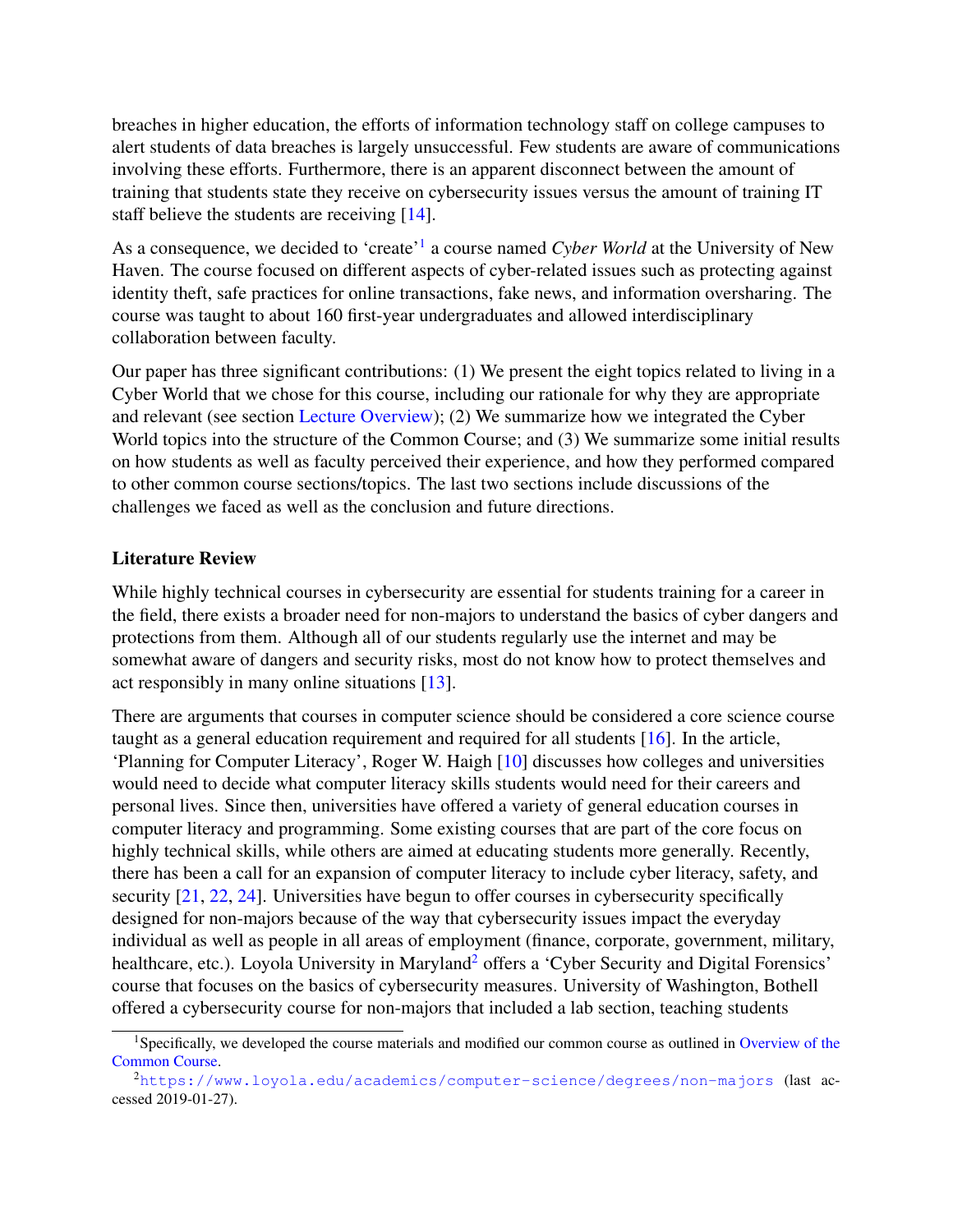technical skills, such as installing protective software, and teaching students how to regularly backup information to the cloud [\[6\]](#page-13-11). At Le Moyne College, an interdisciplinary non-majors course was offered titled 'Cybersecurity for Future Presidents.' This course, like the one at Loyola, taught students technical skills like encryption, decryption, and packet switching [\[4\]](#page-13-12).

The non-majors courses in cybersecurity that have been designed vary greatly in the style and content [\[6\]](#page-13-11). Some of the topics covered in these courses are similar to ours: computer networks, cryptography, access controls, threats and human factors, forensics, privacy, ethics, and free speech, and other computer science fundamentals like, digital representation of information, data encryption, time complexity, packet switching networks, distributed computing and big data sets [\[4\]](#page-13-12).

An important aspect of cybersecurity for the everyday person is a strong set of information literacy skills. Librarians and other information specialists have indicated a pressing need for courses that promote understanding of the reliability of information, especially on the web where expertise is often difficult to determine [\[8,](#page-13-13) [9\]](#page-13-14). First-year seminars as well as critical thinking and project-based courses are places where this type of learning objective is addressed because of a general agreement that students need information literacy skills to be successful throughout college. Collaborations between librarians and instructors have been documented as being essential to the success of students navigating complex information resources [\[2,](#page-12-2) [12,](#page-13-15) [15\]](#page-13-16). In our course, a librarian was brought in as a ninth specialist in information literacy in addition to the presentations given by the eight instructors in our course. This type of literacy was explicitly linked to cyber literacy as we highlighted the ways that skills in detecting authority and bias were essential to behaving safely in an online environment.

While some of the courses discussed above indicated that they were interdisciplinary, there is no evidence of courses that include instructors from outside of the computer science discipline. The literature suggests a desire for more interdisciplinary collaboration, since the Cyber World is one that continually evolves through human behavior. Thus, theories and lessons from various disciplines may be useful in understanding cybersecurity [\[11\]](#page-13-17). Additionally, in teaching students to navigating ethical concerns and human deception, both technical and humanistic expertise may be required of instructors [\[23\]](#page-14-1). The Common Course at our university is designed as an interdisciplinary course that teaches skills—critical thinking, problem solving, team work, and effective communication—applicable to all fields. This style is what Rives-East and Lima [\[20\]](#page-13-18) call 'transdisciplinary', meaning that the course transcends any specific discipline. Cyber World, however, with its foundation in the sciences, used a model closer to Rives-East and Lima's 'jigsaw' in which faculty from various disciplines establish their own specialty on the topic relating to their subject expertise.

### <span id="page-4-0"></span>Overview of the Common Course

In Fall 2018, we initiated a pilot course that would bring a discussion of cyber-related topics into our first year critical thinking course, which we refer to as the Common Course. This serves as the only core critical thinking course that all students at the university are required to take in their first year. The primary purpose of the course is to ensure students have the information literacy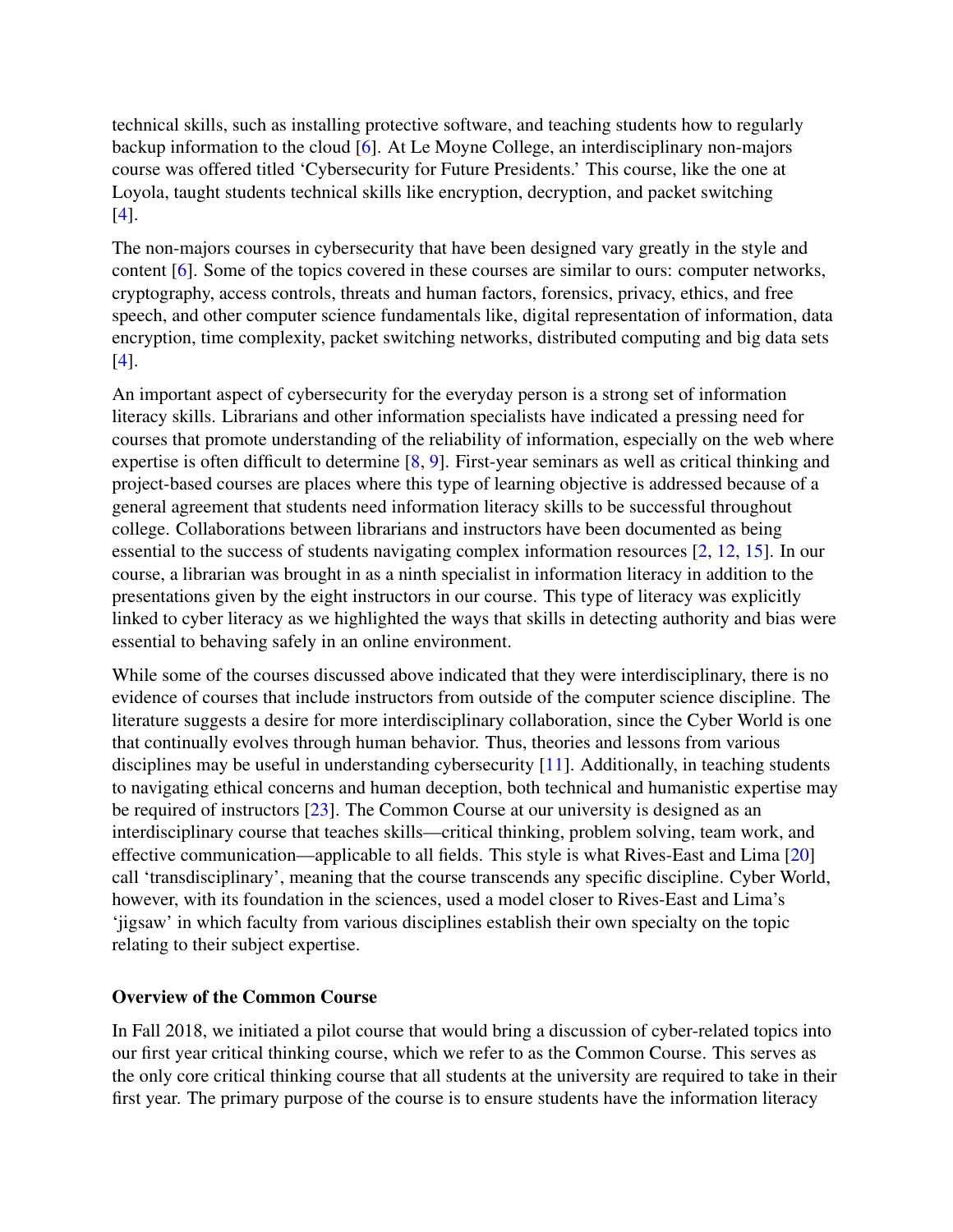and academic research skills to succeed in college. The course employs a model that uses 8 instructors from across the university to teach an interdisciplinary course around a common theme to approximately 160 students. Previous themes have included Happiness, Identity, Justice, and Politics.

The emphasis of the course on information literacy and the connection between digital literacy and information literacy provides an opportunity to explore topics of a more technical nature that are relevant to students' ability to make connections between their actions online and the impact on their own lives. In addition to skills related to research and information literacy, we decided to introduce a new theme named *Cyber World* with the expectation that students would come away from the class with specific cyber-related knowledge. A special challenge in regards to a STEM oriented topic such as this is that students who take the course are by design from all majors represented on campus. Specifically, 808 students from 48 majors enrolled in the course in Fall 2018 (see Table [1](#page-5-0) for breakdown by majors). Of these students, most were from Forensic Science, Criminal Justice, and Psychology. Concurrently offered Happiness and Identity topics provided a means of comparing students experience in the course as well as their ability to evaluate credible sources and perform academic research.

| <b>Program</b>             | Student# | Program                        | Student# |  |
|----------------------------|----------|--------------------------------|----------|--|
| Forensic Science           | 217      | Graphic Design                 | 13       |  |
| Psychology                 | 88       | <b>Interior Design</b>         | 12       |  |
| Criminal Justice           | 81       | Paramedicine                   | 11       |  |
| <b>Biology</b>             | 62       | <b>Health Sciences</b>         | 10       |  |
| Music & Sound Recording    | 37       | <b>Nutrition and Dietetics</b> | 10       |  |
| Dental Hygiene             | 32       | <b>Sport Management</b>        | 10       |  |
| <b>National Security</b>   | 26       | Marketing                      | 8        |  |
| <b>Business Management</b> | 24       | Cybersecurity                  |          |  |
| Music Industry             | 23       | Communication                  | 6        |  |
| Engineering                | 22       | Computer Science               | 6        |  |
| Fire Science               | 15       | Undeclared                     | 32       |  |
| Marine Biology             | 15       | Other                          | 41       |  |

<span id="page-5-0"></span>Table 1: Student demographics.

The structure of the course is based on two contact sessions per week as well as a group project. The "Whole Group Session" consists of 4 sections meeting together in a large lecture hall for one class period a week. On the second class day of the week, students meet in breakout sessions with their individual instructors to discuss whole group topics and work on skills related to course outcomes. The course is taught in clusters of 8 sections, taught by eight faculty members from different colleges having expertise in a variety of disciplines. An important side effect of this faculty diversity is that interdisciplinary collaborations among faculty are promoted.

Lecture, active discussion, and group problem solving activities are used extensively, with a strong emphasis on active student learning. The emphasis of assignments are to provide students opportunities to develop an understanding and apply newly learned theory, principles, and practices using written and verbal forms of communication. A major part of the course is a group project presented to the campus community in the final week of classes. Faculty from all colleges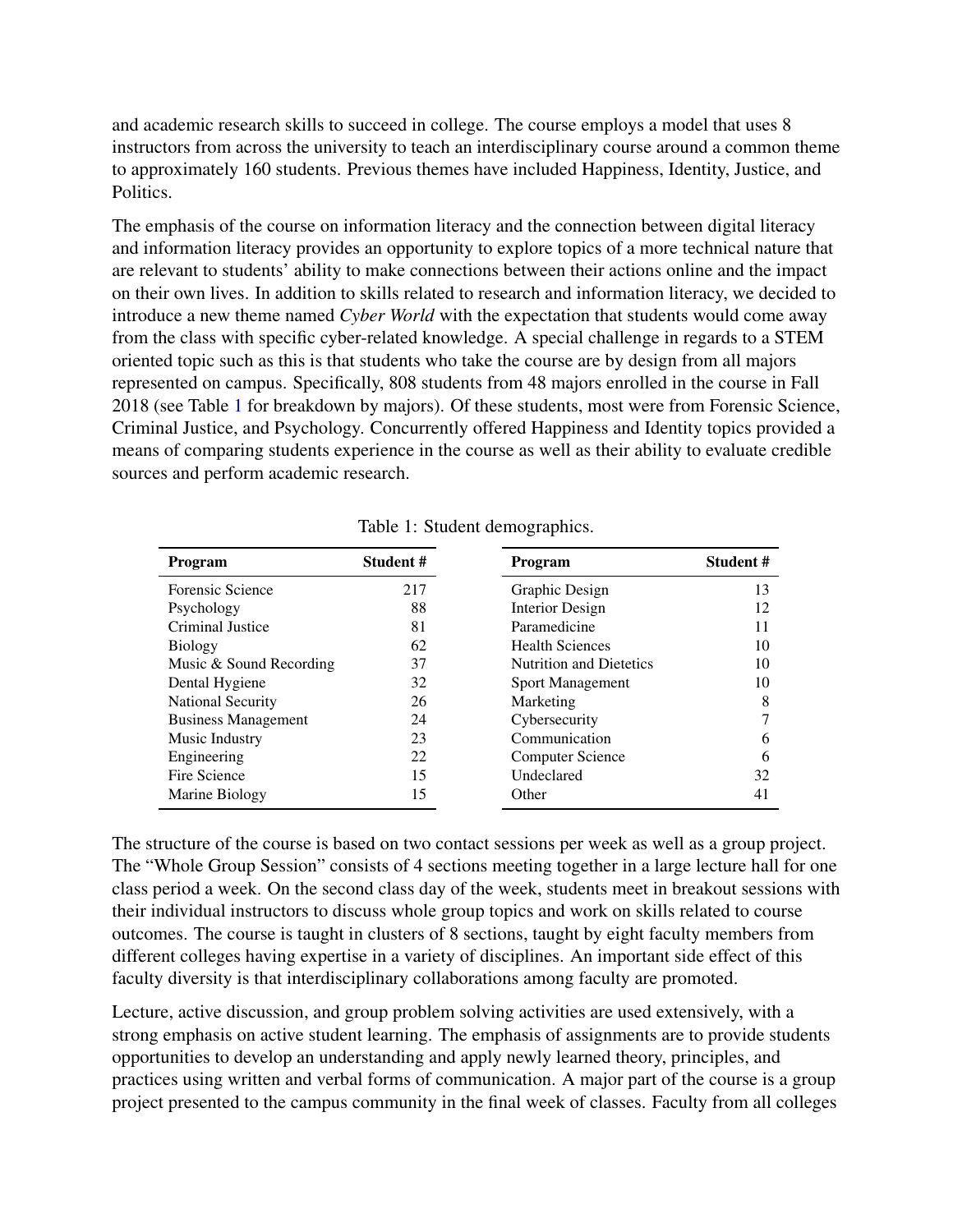on campus evaluate students' ability to develop a polished pitch and summarize their project succinctly with an academic poster.

## <span id="page-6-0"></span>Lecture Overview

Before working on the outline of the course, we asked ourselves if we should identify topics first and then contact appropriate/interested faculty or vice versa. We decided that it was most important to have motivated and engaging faculty members for the course; on the other hand, we believed that every faculty member can relate their area of expertise to the Cyber World. Hence, after forming our instructor-team, we sat down to find overlaps between their areas of expertise and cyber issues. This resulted in a lecture series of 8 topics developed and delivered by faculty from four colleges: the College of Arts and Sciences, the College of Business, the Tagliatela College of Engineering, and the Henry C. Lee College of Criminal Justice and Forensic Science.

Each of the topics is summarized below and reflects the instructor's expertise under the umbrella of Cyber World (topics are in order):

- *1. Digitization, Artificial Intelligence & Command Control* Focused on binary, electromagnetic modulation for binary data transmission and systems control, and implications of these capacities in the context of modern computing, the internet and robotics (e.g., impact of drones during warfare). Also, methods of analog information manipulation in the Soviet system were discussed and as amplified by the modern tools discussed above.
- *2. The Performance of Truth* Discussed the credibility of Internet sources. Students were asked to examine the credentials, motivation, and sponsorship of bloggers to determine reliability. In analyzing the ways that some blogs manipulate readers' emotions, hide corporate sponsors, and cite unreliable sources, students were able to learn skills that could be applied to other online sources.
- *3. Cyber Forensic Science: Should there be a backdoor to encryption?* Discussed what cyber forensic science is, how data may be recovered from digital devices, and the privacy implications when data is not fully deleted from devices and the network on which they reside. Students also debated the ethical implications of building a backdoor into personal devices for use by law enforcement agencies.
- *4. Noone Knows Who You Are in the Cyber World, Not Even You: How the Internet changes your identity* – Discussed ethical, legal and business implications of personal digital identity for individuals and society at large. Students examined the degree to which their online identity reflects who they think they are, and examined the different versions of themselves present in different forms of Internet activity, e.g., LinkedIn, Facebook, Snapchat, dating apps, etc.
- *5. Ethics and Artificial Intelligence* Discusses artificial intelligence and ethical issues surrounding its use. A key in-class exercise was the comparison between artificial intelligence and human intelligence through a Turing test (i.e., AI chatbots versus three instructors) followed by a discussion on what artificial intelligence is. This led to questions such as what does it mean to be intelligent, is artificial intelligence a threat, and how should we treat/engage with artificial intelligence.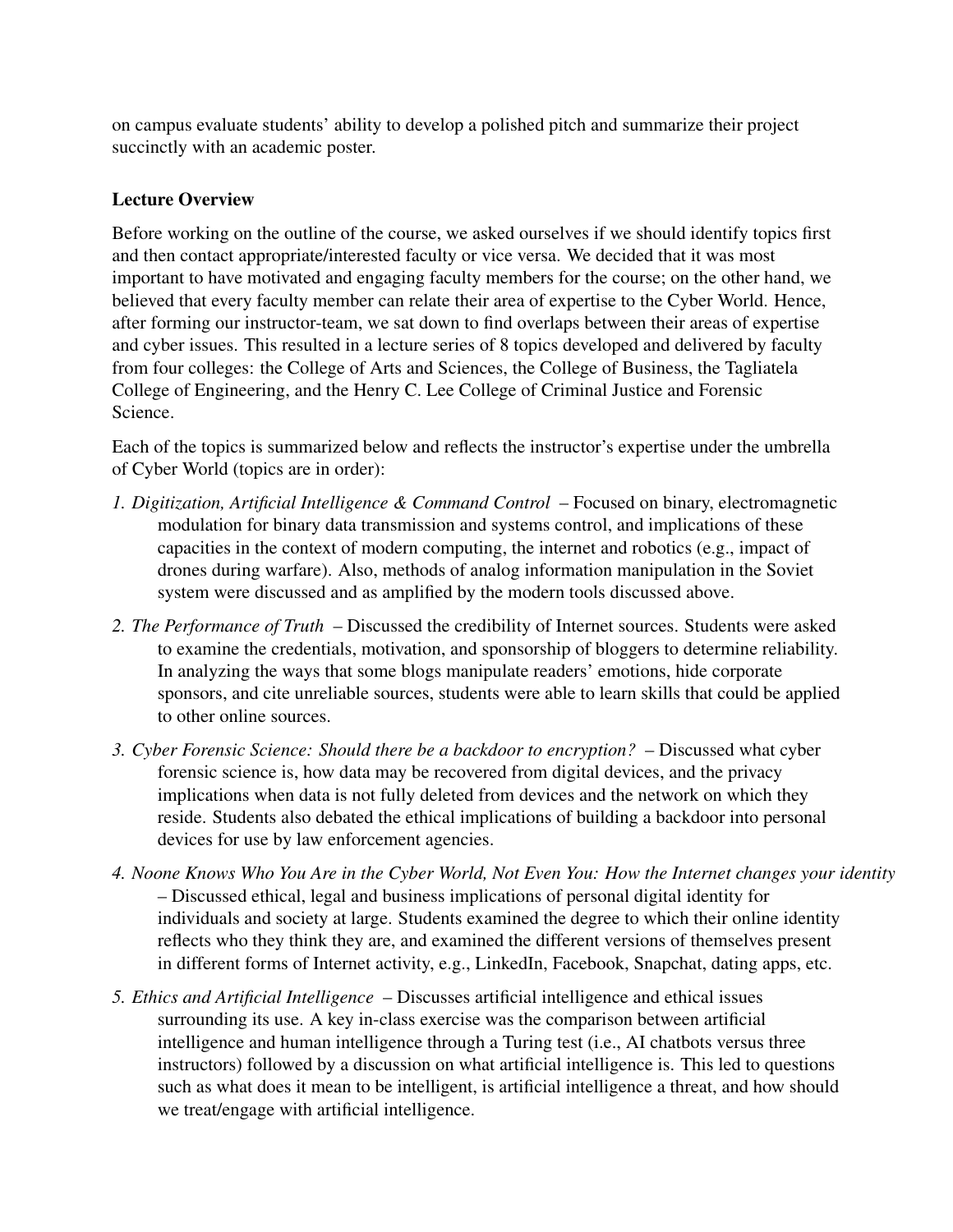- *6. Who Owns the Digital You?* Discussed the problems and impacts of digitization of genetic information (e.g., 23andMe.com), and the ease with which genetic information can be sequenced and how this information can be analyzed and stored digitally. Several well-known case studies in which individuals had their genetic data compromised were compared with situations in which the use of genetic data resulted in a greater public good.
- *7. Social Engineering and the Power of Graphic Design in an Online Environment* Explored social engineering and graphic design in relation to an online environment. Social engineering, in the context of information security, refers to psychological manipulation of people so that they perform specific actions or divulge confidential information. Students were introduced to how graphic design can influence the reader and viewer into making a decision.
- *8. Cybersecurity Principles: How can I protect myself against attacks?* Discussed how students can protect their personal digital devices and recommend methods by which they can protect themselves online. Additionally, students learned about personally identifiable information (PII), and why it is important to protect it (identity theft). Finally, students participated in exercises on the importance of choosing strong passwords, avoiding phishing websites, and recognizing disguised spam emails.

Besides two of the instructors, none of the faculty was particular familiar with cybersecurity. Thus, faculty learned with the students, which ensured that lectures were not too technical and were easy to understand for first-year students.

## Integrating Cyber World into the Common Course

The Common Course in its current form started in Fall 2015 and was in its  $6<sup>th</sup>$  iteration. Thus, the course structure was well defined and administrators had achieved a balance between instructor autonomy and a more structured approach that ensured instructor confidence in course delivery. Regardless of the theme, sections used identical rubrics, similar assignments and basic course materials. In the case of Cyber World, materials were modified to include pre and post quizzes to ensure student engagement with the material. Having a clear structure, we aligned the topics based on the corresponding assignments. For example, the topic "Cyber Forensic Science: Should there be a backdoor to encryption?" was offered during the  $7<sup>th</sup>$  week of the semester so as to align with a mid-semester academic reflection. The integration of the 8 faculty topics into the existing common course structure was no more difficult than it was for non-STEM topics.

## Evaluation Results

Much of the data collected in this initial semester were qualitative in nature. We attempted to answer the following questions through the use of surveys:

- 1. How did students and faculty rate the quality of the educational experience?
- 2. What were the perceived successes?
- 3. What needs to be improved, why, and how?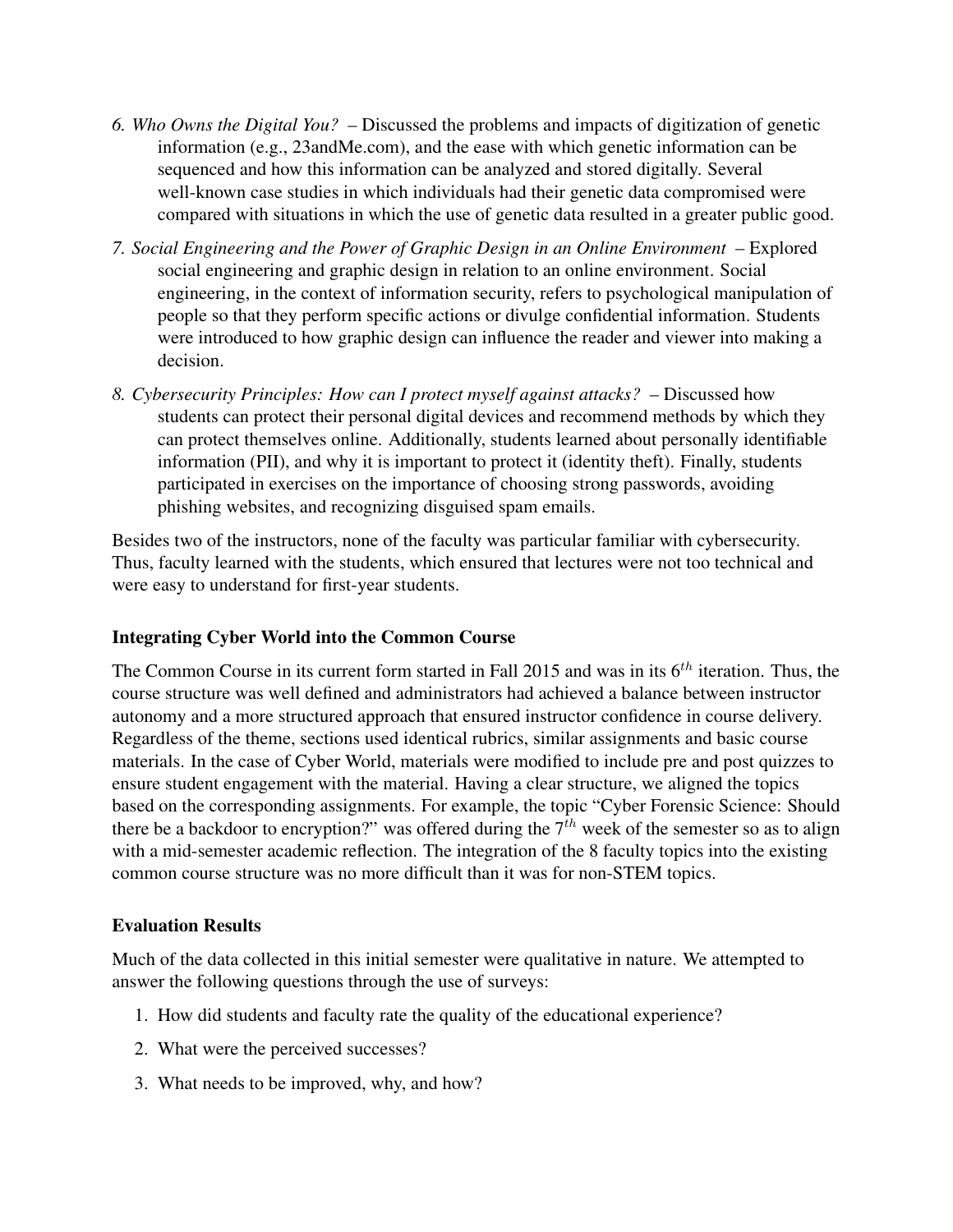*Student thoughts about the quality of the course*: We examined the course evaluations of students in the Cyber World sections with those in the two other topics offered during the same semester. One common set of questions was used for all courses, and the survey was administered electronically. The results are summarized in Table [2.](#page-8-0) Overall course evaluation completion rate for students taking the Common Course in Fall 2018 (*n* = 808) was 83%. Cyber World sections received higher evaluations for the majority of the questions on the course evaluations. Results of the *t*-test show a statistically significant mean difference between Cyber World sections and other sections in questions relating to instructor quality as well as course specific questions. In all, 10 out of the 14 course evaluation questions were rated higher by students in Cyber World than in Happiness or Identity.

|        |                                                                                                                                               | Other sec.<br>$n = 537$ |           | Cyber sec.<br>$n = 117$ |           |     |        |                 |        |
|--------|-----------------------------------------------------------------------------------------------------------------------------------------------|-------------------------|-----------|-------------------------|-----------|-----|--------|-----------------|--------|
|        | <b>Course evaluation questions</b>                                                                                                            | M                       | <b>SD</b> | M                       | <b>SD</b> | df  | t-stat | <i>p</i> -value |        |
| 1      | The objectives of the course were clear.                                                                                                      | 2.46                    | 1.24      | 2.72                    | 1.23      | 171 | 2.02   | 0.04            | $\ast$ |
| 2      | The course materials (as listed on the syllabus)<br>contributed to my learning.                                                               | 2.53                    | 1.19      | 2.69                    | 1.23      | 167 | 1.32   | 0.19            |        |
| 3      | Assignments and other graded activities gave me<br>an opportunity to demonstrate what I learned.                                              | 2.69                    | 1.25      | 2.95                    | 1.30      | 166 | 2.00   | 0.05            |        |
| 4      | The grading system for the course was clear.                                                                                                  | 2.97                    | 1.30      | 2.51                    | 1.44      | 160 | 3.16   | 0.00            | $\ast$ |
| 5      | The instructor was prepared for each class.                                                                                                   | 3.71                    | 1.12      | 3.91                    | 1.11      | 171 | 1.68   | 0.09            |        |
| 6      | The instructor's presentations were<br>understandable.                                                                                        | 3.54                    | 1.20      | 3.95                    | 0.99      | 197 | 3.87   | 0.00            | $\ast$ |
| $\tau$ | The instructor provided helpful feedback.                                                                                                     | 3.60                    | 1.25      | 3.86                    | 1.07      | 188 | 2.34   | 0.02            | $\ast$ |
| 8      | The instructor used class time effectively.                                                                                                   | 3.51                    | 1.25      | 3.92                    | 1.02      | 200 | 3.81   | 0.00            | $\ast$ |
| 9      | My interest in the subject matter was enhanced<br>by the instructor's enthusiasm.                                                             | 2.87                    | 1.34      | 3.36                    | 1.30      | 174 | 3.71   | 0.00            | *      |
| 10     | The instructor raised questions or problems that<br>encouraged me to think critically.                                                        | 3.25                    | 1.27      | 3.62                    | 1.18      | 179 | 3.06   | 0.00            | $\ast$ |
| 11     | The instructor explained the relevance of the<br>subject matter.                                                                              | 3.11                    | 1.28      | 3.68                    | 1.11      | 189 | 4.91   | 0.00            | $\ast$ |
| 12     | The instructor established a positive learning<br>environment.                                                                                | 3.71                    | 1.18      | 4.06                    | 0.88      | 218 | 3.64   | 0.00            | $\ast$ |
| 13     | The instructor was accessible outside of class (for<br>example: held office hours, communicated via                                           | 3.75                    | 1.12      | 3.91                    | 1.00      | 186 | 1.57   | 0.12            |        |
| 14     | email, or offered to meet via video conferencing).<br>Overall, I was satisfied with the educational<br>experience provided by the instructor. | 3.27                    | 1.30      | 3.61                    | 1.21      | 180 | 2.66   | 0.01            | $\ast$ |

<span id="page-8-0"></span>Table 2: Course Evaluation results from our end of the semester survey.

M=mean; SD=standard deviation and \* indicates statistically significant at the 95% confidence level.

*Faculty thoughts about the quality of the course*: In addition to students' input, we also asked instructors for their feedback. Most instructors agreed that teaching the Cyber World course to freshmen was relevant and enjoyed it. Furthermore, the group enjoyed the team teaching aspect and teaching outside of their domain. Even instructors who had taught the Common Course before found this to be one of the most engaging and successful themes, largely due to its pragmatic application for the students (this is reinforced by the evaluations for different sections of the Common Course). On the flip side, some faculty felt that the team needed to be more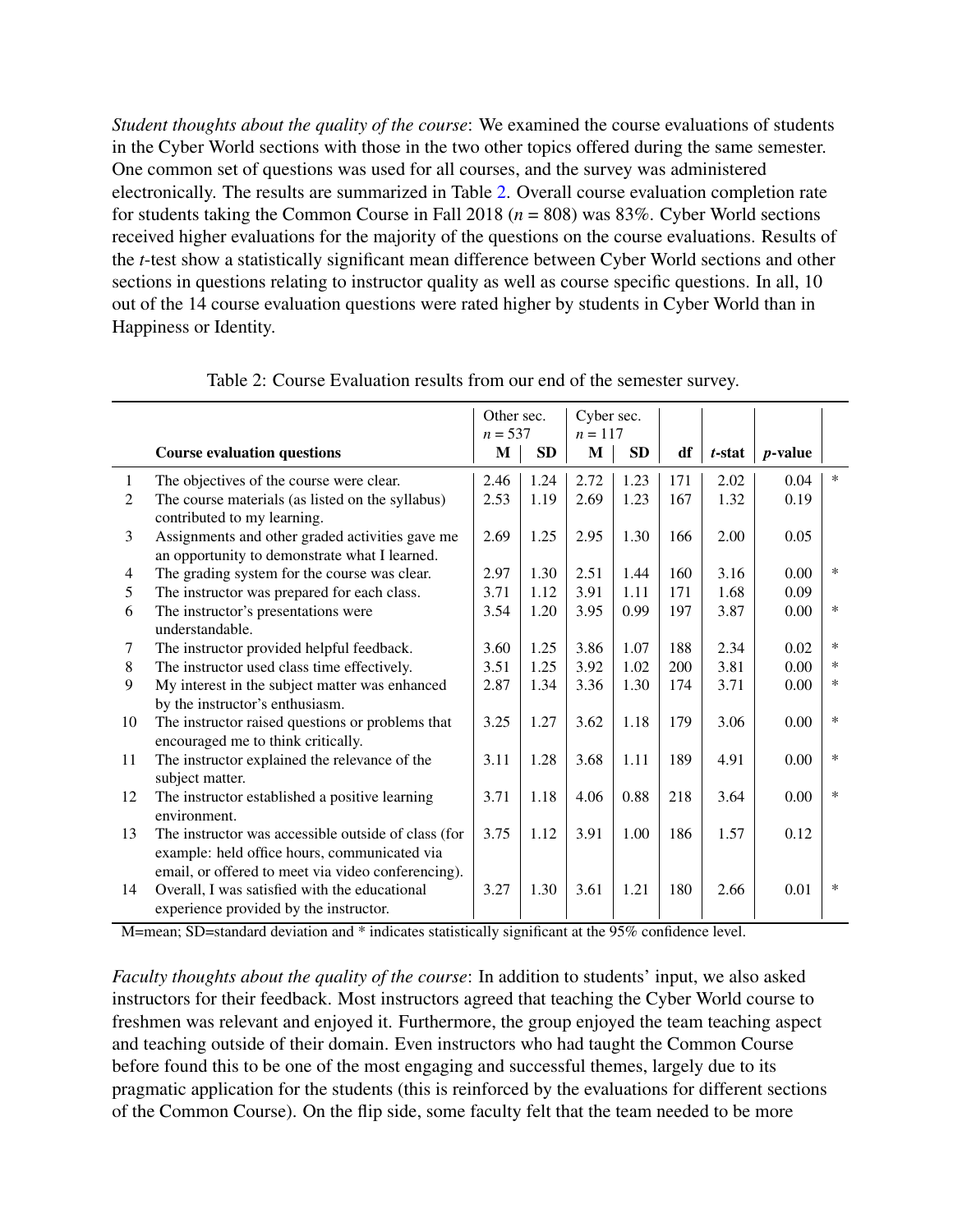cohesive, while others felt that some members of the team did not allocate sufficient priority to the Cyber World course. Some faculty also underestimated the amount of grading that comes with the course (there are many homework assignments, exercises and presentations). Lastly, some faculty felt that students came in with a bias toward the course which made teaching the class challenging.

Representative responses:

"After teaching in the Cyber World section I'm absolutely convinced this is a critical need for contemporary students. I was shocked at how little understanding students who were otherwise grafted to electronics understood about the technology itself and, more importantly, the social and political implications of that technology."

"I found the Cyberworld project to be a fascinating one. I'd like to begin by saying that it was an incredible experience for myself regarding pedagogy. I learned a lot about teaching from sharing the classroom with an array of high-level instructors. The team-teaching model worked well for me."

"I thoroughly enjoyed teaching the Cyber World class. As a cybersecurity professor, I truly enjoyed passing on the knowledge to non-cyber majors, especially given that my field has a huge workforce shortage. Many of the students were so intrigued by our small group discussions, and some thought they may want to switch majors to cybersecurity and computer science."

"I established stronger relationships with faculty from other disciplines, and I felt that all of the instructors for the course benefited from learning more about the purpose of the common course as well as student experience in the course."

"I would have liked more collaboration among the instructors. [...] I think we could have been more innovative, interdisciplinary, and effective at getting students enthusiastic. ''

"My biggest critique was that the topics of the larger group lectures were hard to bring up for any serious discussion in the small groups because of the focus on completing the group project. This left a sense that the large group lectures were separate from the small groups.''

*Online module reflection questions*: The effectiveness of the pilot online module was assessed via a question in the final reflection. Students were asked to reflect upon the effectiveness of the module in understanding the topic better, the duration, length and materials included in the module, and whether the inclusion of additional modules would enhance the course. 88 students opted to complete the question on the final exam. Of those 88 students, 73% indicated that they thought the module was useful in helping them to understand basic cybersecurity concepts and that online modules should be used more throughout the course.

Representative responses:

"I feel like I learned the most practical information about cybersecurity within the module. I would have liked to learn more information like this in the rest of the course."

"If we did more of these modules to cover the content in the class, I think that it would help with understanding the content and overall help with the understanding of the importance of this course."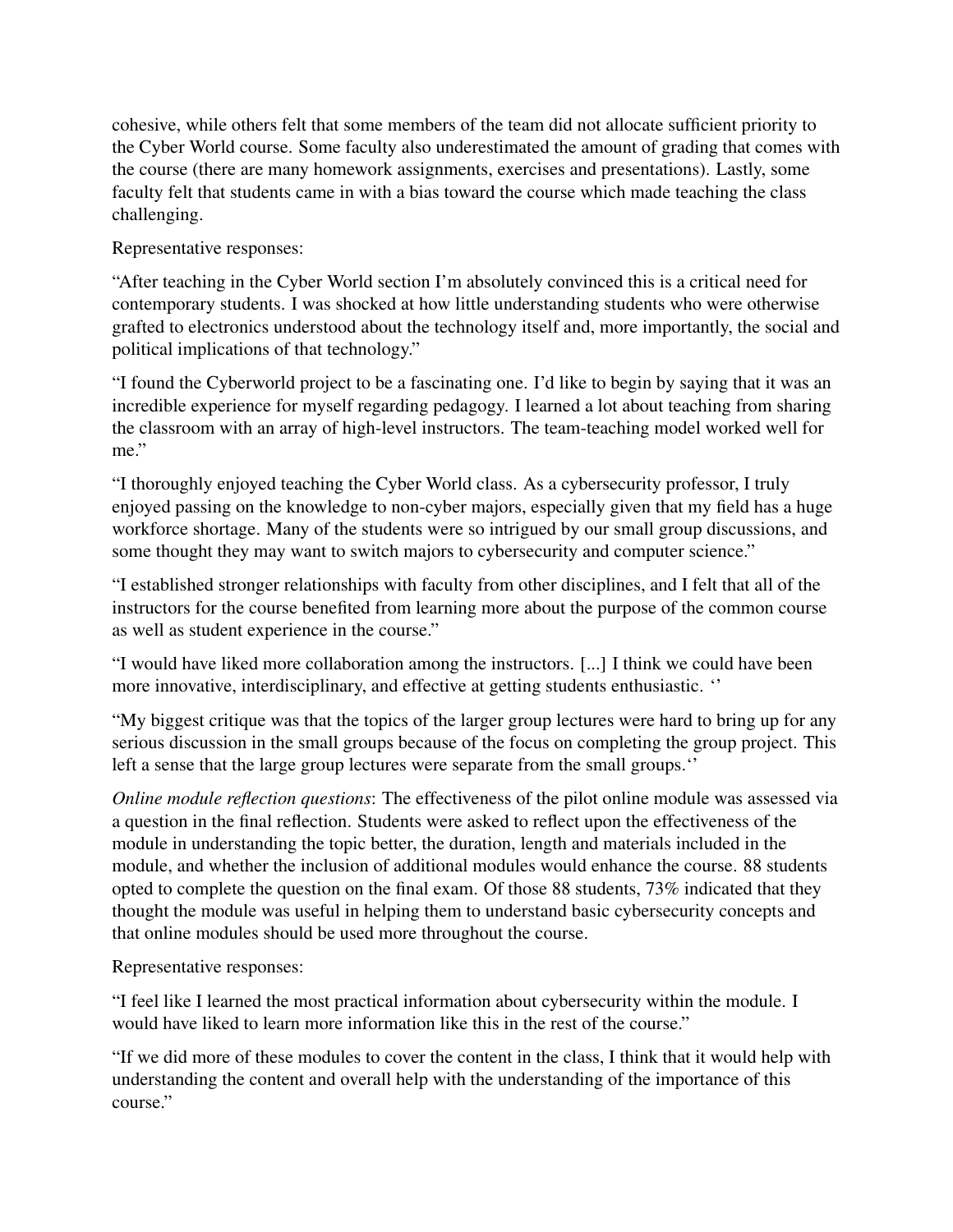"The online module on cybersecurity was very interesting and held my attention. It did help increase my knowledge on the topic, and it was very helpful to have an additional online component to the course as well as in person."

"I believe that the online module was exceptionally powerful and engaging in terms of getting the basics of cybersecurity across to a complete novice."

Those students who did not find the modules helpful consistently stated that they were not comfortable with online learning in general.

"I don't think modules are ever an efficient way to teach students pertinent information."

"It's sometimes hard to understand these social topics through the internet and reading materials because it's not mostly a visual learning experience instead of an approach that caters to multiple learning styles."

"I would rather hear true stories from professors in class than watch videos and do modules outside of class. I pay more attention when in class and discussions with others in class made the lessons easier to understand."

Focus groups: End of semester focus groups were conducted with students to assess their perceptions of the academic experience. The following common themes from the groups emerged:

- Students would have preferred to see greater depth with individual topics, even if it meant reducing the number of topics discussed.
- Students reported having much more knowledge of password security and an enhanced ability to spot fake websites.
- Students reported a dearth of scholarly resources in cybersecurity issues when researching their group projects.
- The diversity of faculty backgrounds and diversity in faculty topics resulted in a better understanding of how cybersecurity could relate to other fields.
- Students enjoyed the faculty presentations and indicated that they would like to see more of this in future courses.

## Discussion and Road Blocks

Overall, our qualitative assessments revealed that although there were many aspects of the course that could be deemed a success, there were also other components of the course that should be improved. In the following we discuss some of the challenges we encountered as well as some of the changes we will make in the future.

*Variety in Cyber background.* Instructors and students came from different backgrounds (knowledge about Cyber topics varied) which made it challenging to create lectures, but also interesting. First, some of the instructors had difficulties relating their expertise with Cyber World and required discussions with cyber experts. For instance, it was challenging to find a topic for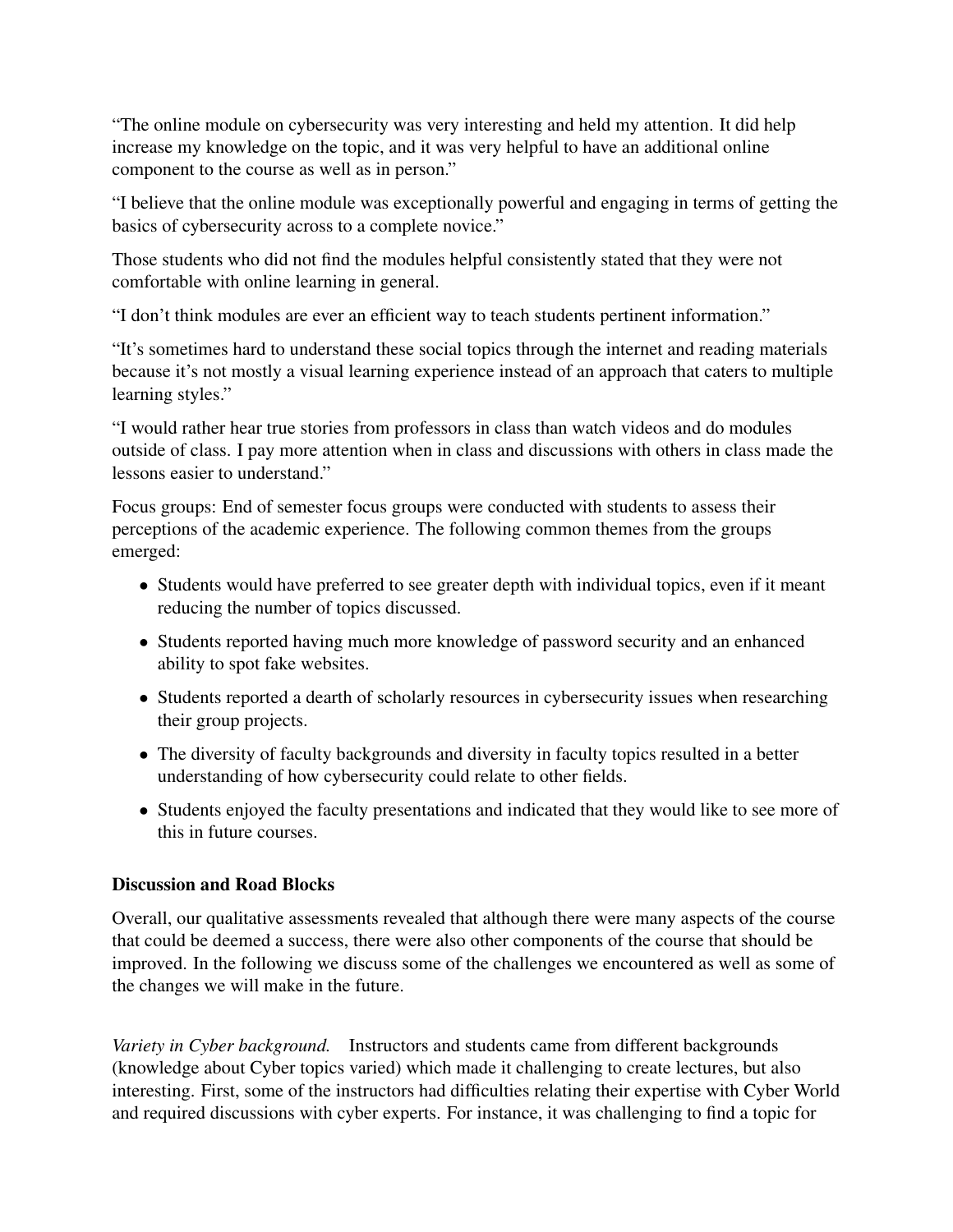our arts and science faculty (with a background in communications). After several meetings, appropriate topics were identified and educators were able to create their own materials without any additional help. In the aforementioned case we ended up with "Social Engineering and the Power of Graphic Design in an Online Environment" (see section [Lecture Overview\)](#page-6-0). On the other hand, the students' knowledge/background were varied as well, e.g., some had already a sophisticated knowledge about cybersecurity and a good vocabulary, while others were starting from the beginning. Thus, it was difficult to find an appropriate starting point for the lectures. To counteract, we decided we would not only have online modules to inform faculty, but would also require students to complete the appropriate module before each lecture to bring them all to the same knowledge base so that lectures could be more advanced. As briefly discussed in the results section, students enjoyed the pilot online learning module. Moreover, from an instructor's perspective, the modules would allow them to better plan a lecture since they could assume that all students would have the same prerequisite knowledge.

*Unfamiliarity with course structure.* The majority of the instructors had not taught the course before and therefore it was challenging and time consuming to meet weekly and discuss next steps. Surprisingly, these meetings were not about the cyber topics, but covered more general issues such as how the course was structured and what activities were to come next. We believe that this is a result of co-teaching as well as unfamiliarity with the course and not a result of the theme. Ensuring that each team of four faculty members included a team leader who had taught the course before ameliorated the anxiety of new faculty to some extent, but there was often a disconnect between the purpose of the course as the team leaders saw it and the purpose of the course as the other Cyber World instructors saw it.

*Online module.* A challenge with the Common Course is the fluctuation of faculty from semester to semester. The expertise of individuals is always changing. In order to sustain the Cyber World theme as instructors change in the future, most of the content related to the expertise of the initial developers/instructors will be packaged into e-learning modules that will support the lectures. Originally we were unsure about the online modules and how students would like them as they would require students to do additional work. However, the pilot online module created for the last lecture (Cyber Security Principles: How can I protect myself against attacks?), which can be completed within 45-60 minutes, was well-received by students. The module was developed after the instructor completed a 1-week online training course developed by the Office of E-Learning at the University. It is clear from student responses to the online module that we should include more modules when the course is offered again in the coming year. We anticipate having an online module to accompany each Cyber World topic that is presented.

#### Conclusion and Future Direction

Although the importance of cybersecurity training for students on college campuses is clear, there is a significant challenge in finding a way to reach students early in their college careers. Offering a cybersecurity related course with academic credit that will be delivered to non-majors is a novel concept for enhancing students' cyber awareness. While the course we developed shows promise, there is still much to be accomplished in terms of merging a critical thinking skills based course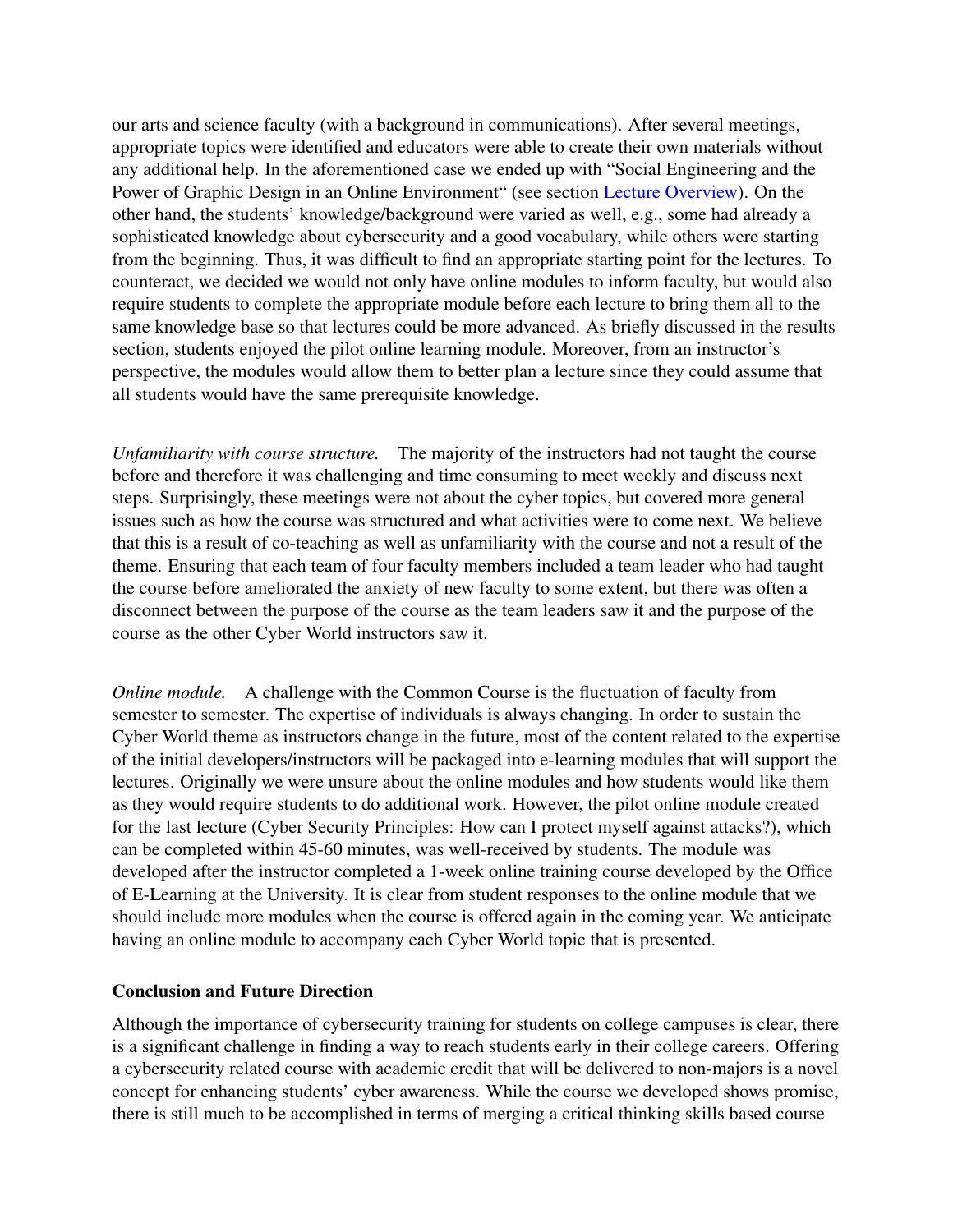with a content heavy topic such as cybersecurity. However, the effect that this course had on students suggests that the merging of these two concepts holds promise.

Including faculty from multiple academic disciplines can result in students having a better understanding of how cybersecurity intersects with multiple disciplines. For example, students majoring in Genetics and Biotechnology were intrigued by the discussion of genetic information and privacy. Successes such as this indicate that incorporation of cyber-related topics into introductory major specific courses could also be promising.

The development of online modules by individual faculty teaching the course also seems a promising way to deliver cyber-related information to undergraduate students. Each of these self contained modules can be made available to instructors within a field of expertise to adapt for their own classes.

In future semesters we intend to supplement our faculty presence with guest speakers from other areas of campus or from the broader community. By broadening our interactions with the entire campus we will expand our course content to include connections between cyber and other disciplines, thereby enriching and diversifying our students' experiences. From an instructor's point of view, we will encourage faculty to focus even more on their discipline and how it can be used as a weapon or be exploited. So the art teacher could talk about steganography (used as a weapon) and maybe social engineering using differences in culture (weakness in discipline based on a poor understanding of  $art)^3$  $art)^3$ .

#### Acknowledgments

This research was funded by the Davis Educational Foundation (DEF). Their support is gratefully acknowledged. Any opinions, findings, conclusions, or recommendations expressed in this paper are those of the authors and do not necessarily reflect the views of the DEF. Additionally, we would like to thank faculty members Ibrahim (Abe) Baggili, Glenn McGee, Guy-Serge Emmanuel, Matthew Schmidt, Michael French, and John Christie for their support in developing and teaching the first offering of Cyber World.

#### References

- <span id="page-12-1"></span>[1] M. Anderson and J. Jian. Teens' social media habits and experiences. [http://www.pewinternet.org/](http://www.pewinternet.org/2018/11/28/teens-social-media-habits-and-experiences/) [2018/11/28/teens-social-media-habits-and-experiences/](http://www.pewinternet.org/2018/11/28/teens-social-media-habits-and-experiences/), November 2018.
- <span id="page-12-2"></span>[2] C. Boff and K. Johnson. The library and first-year experience courses: A nationwide study. *Reference Services Review*, 30(4):277–287, 2002.
- <span id="page-12-0"></span>[3] J. Bolkan. Education Data Breaches Double in First Half of 2017. [https://thejournal.com/articles/2017/09/20/](https://thejournal.com/articles/2017/09/20/education-data-breaches-double-in-first-half-of-2017.aspx) [education-data-breaches-double-in-first-half-of-2017.aspx](https://thejournal.com/articles/2017/09/20/education-data-breaches-double-in-first-half-of-2017.aspx), September 2017.

<span id="page-12-3"></span><sup>3</sup>This example was provided by a reviewer.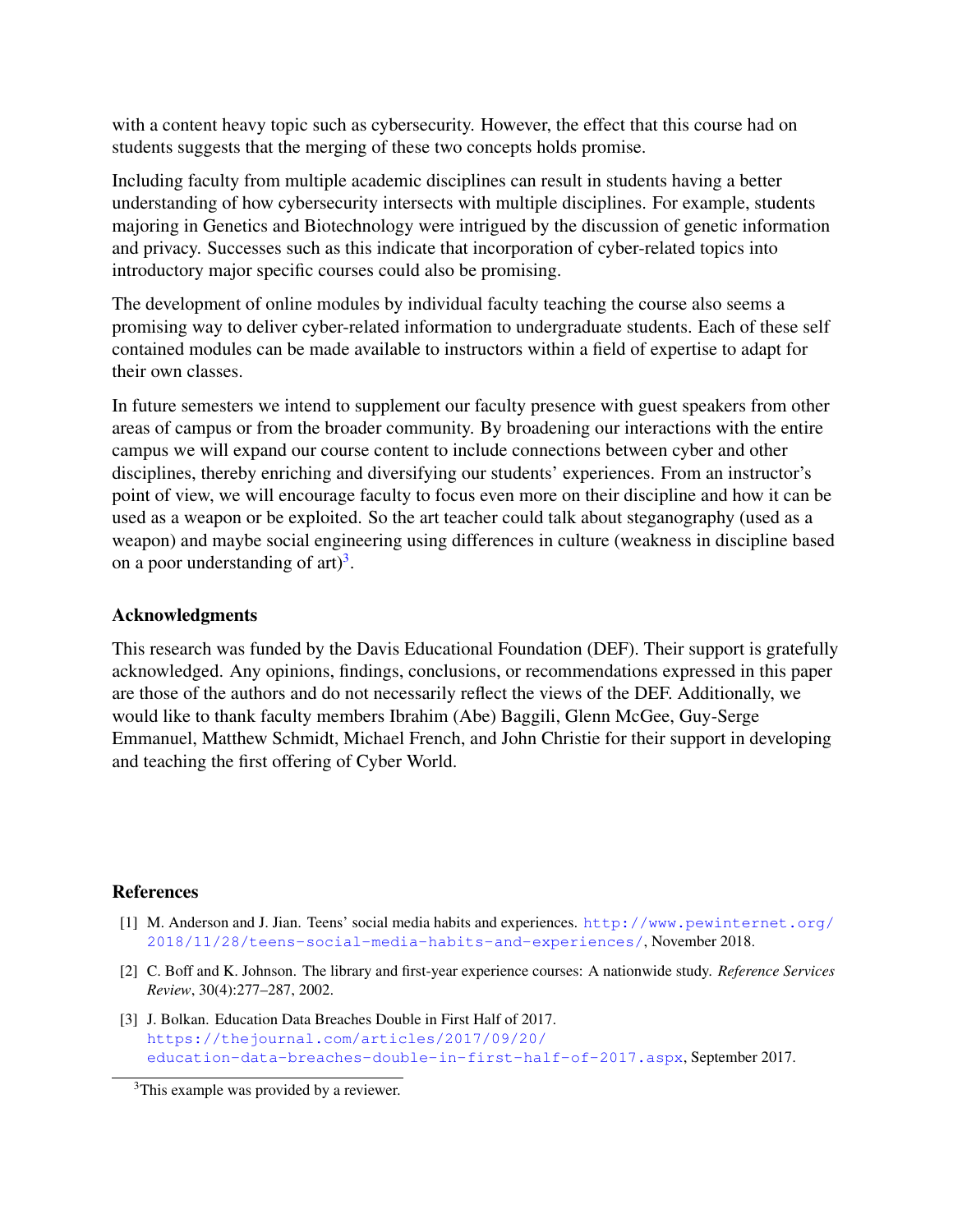- <span id="page-13-12"></span>[4] A. Das, D. Voorhees, C. Choi, and C. E. Landwehr. Cybersecurity for future presidents: An interdisciplinary non-majors course. In *Proceedings of the 2017 ACM SIGCSE Technical Symposium on Computer Science Education*, pages 141–146. ACM, 2017.
- <span id="page-13-1"></span>[5] Digital Citizens Alliance. Cyber criminals, college credentials, and the dark web: A security challenge facing US university communities. [https://www.digitalcitizensalliance.org/clientuploads/](https://www.digitalcitizensalliance.org/clientuploads/directory/Reports/DigitalCitizens_CollegeInfoTheft.pdf) [directory/Reports/DigitalCitizens\\_CollegeInfoTheft.pdf](https://www.digitalcitizensalliance.org/clientuploads/directory/Reports/DigitalCitizens_CollegeInfoTheft.pdf), March 2017.
- <span id="page-13-11"></span>[6] M. J. Dupuis. Cyber Security for Everyone: An Introductory Course for Non-Technical Majors. *Journal of Cybersecurity Education, Research and Practice*, 2017(1):3, 2017.
- <span id="page-13-2"></span>[7] Educause. Top 10 IT Issues, Technologies, and Trends, December 2018. [https://www.educause.edu/research-and-publications/research/](https://www.educause.edu/research-and-publications/research/top-10-it-issues-technologies-and-trends) [top-10-it-issues-technologies-and-trends](https://www.educause.edu/research-and-publications/research/top-10-it-issues-technologies-and-trends).
- <span id="page-13-13"></span>[8] J. B. Edwards. Added value or essential instruction?: Librarians in the twenty-first-century classroom. *Reference & User Services Quarterly*, 57(4):285–293, 2018.
- <span id="page-13-14"></span>[9] C. Gibson and T. E. Jacobson. Habits of Mind in an Uncertain Information World. *Reference & User Services Quarterly*, 57(3):183–192, 2018.
- <span id="page-13-8"></span>[10] R. W. Haigh. Planning for computer literacy. *The Journal of Higher Education*, 56(2):161–171, 1985.
- <span id="page-13-17"></span>[11] J. Hendler, N. Shadbolt, W. Hall, T. Berners-Lee, and D. Weitzner. Web science: an interdisciplinary approach to understanding the web. *Communications of the ACM*, 51(7):60–69, 2008.
- <span id="page-13-15"></span>[12] T. E. Jacobson and B. L. Mark. Separating wheat from chaff: Helping first-year students become information savvy. *The Journal of General Education*, 49(4):256–278, 2000.
- <span id="page-13-6"></span>[13] P. Korovessis, S. Furnell, M. Papadaki, and P. Haskell-Dowland. A toolkit approach to information security awareness and education. *Journal of Cybersecurity Education, Research and Practice*, 2017(2):5, 2017.
- <span id="page-13-5"></span>[14] C. Lestch. College IT experts and students have opposing views on cybersecurity. [https://edscoop.](https://edscoop.com/college-it-experts-and-students-have-opposing-views-on-cybersecurity/) [com/college-it-experts-and-students-have-opposing-views-on-cybersecurity/](https://edscoop.com/college-it-experts-and-students-have-opposing-views-on-cybersecurity/), November 2017.
- <span id="page-13-16"></span>[15] J. Lindstrom and D. D. Shonrock. Faculty-librarian collaboration to achieve integration of information literacy. *Reference & User Services Quarterly*, 46(1):18–23, 2006.
- <span id="page-13-7"></span>[16] A. Nager and R. Atkinson. The case for improving US computer science education. *Information Technology & Innovation Foundation*, May 2016. <http://www2.itif.org/2016-computer-science-education.pdf>.
- <span id="page-13-4"></span>[17] K. Olmstead and A. Smith. What the Public Knows About Cybersecurity. [http://www.pewinternet.](http://www.pewinternet.org/2017/03/22/what-the-public-knows-about-cybersecurity/) [org/2017/03/22/what-the-public-knows-about-cybersecurity/](http://www.pewinternet.org/2017/03/22/what-the-public-knows-about-cybersecurity/), March 2017.
- <span id="page-13-0"></span>[18] Ponemon Institute. Cost of a Data Breach Study 2018. *Security Intelligence*, 2018.
- <span id="page-13-3"></span>[19] J. Ricci, F. Breitinger, and I. Baggili. Survey results on adults and cybersecurity education. *Education and Information Technologies*, pages 1–19, 7 2018.
- <span id="page-13-18"></span>[20] D. Rives-East and O. K. Lima. Designing interdisciplinary science/humanities courses: challenges and solutions. *College Teaching*, 61(3):100–106, 2013.
- <span id="page-13-9"></span>[21] E. Sobiesk, J. Blair, G. Conti, M. Lanham, and H. Taylor. Cyber education: a multi-level, multi-discipline approach. In *Proceedings of the 16th Annual Conference on Information Technology Education*, pages 43–47. ACM, 2015.
- <span id="page-13-10"></span>[22] E. Stiller and C. LeBlanc. From computer literacy to cyber-literacy. *Journal of Computing Sciences in Colleges*, 21(6):4–13, 2006.